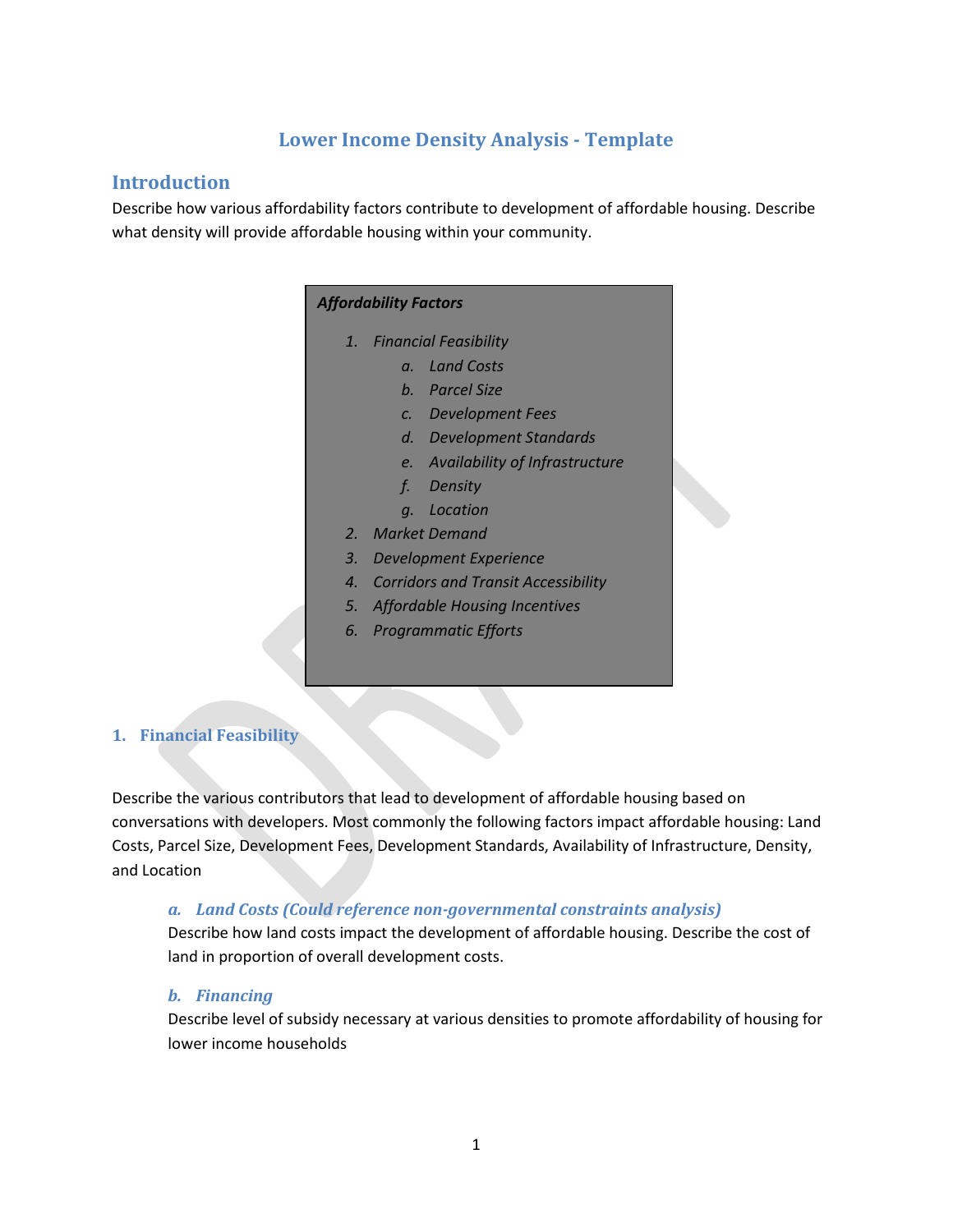#### *c. Parcel Size*

Describe how parcel size can impact the development of affordable housing, particulary relative to identified sites. Most developers are in need of specific unit yields that are dependent on not only density but parcel size and configuration

## *C. Development Fees (could reference analysis under governmental constraints)*

Describe fees in proportion to overall development costs. Compare costs of both single family and multi-family.

## *D. Development Standards (could reference analysis of land use controls under governmental constraints)*

Describe development standards, ability to achieve maximum densities and any potential reduction on development costs such as parking requirements Excessive or complicated development standards may limit the production of affordable housing

## *E. Availability of Infrastructure (could reference sites inventory analysis)*

Discuss availability of infrastructure and impacts or benefits for development costs and affordability

#### *F. Density*

Discuss the role of density in affordable housing and summarize project experience within zones. Use conversations with developers and list of recent examples of housing affordable to lower income households.

## *G. Location*

Discuss the impacts of location on affordability. Projects closer to transit, employment centers, etc can reduce costs of living for residents. Discuss the proximity to services as related to being competitive for funding and identified sites.

## **2. Market Demand**

Discuss current market demand for affordable housing (or lack thereof)

## **3. Development Experience**

Give examples of multifamily developments that have been constructed recently. Include market rate projects that rent at affordable levels as well as subsidized projects

*EXAMPLE 1*

#### *Figure X: Example 1 Photo*

Brief project history and description

#### **Table X: Example 1 Statistics**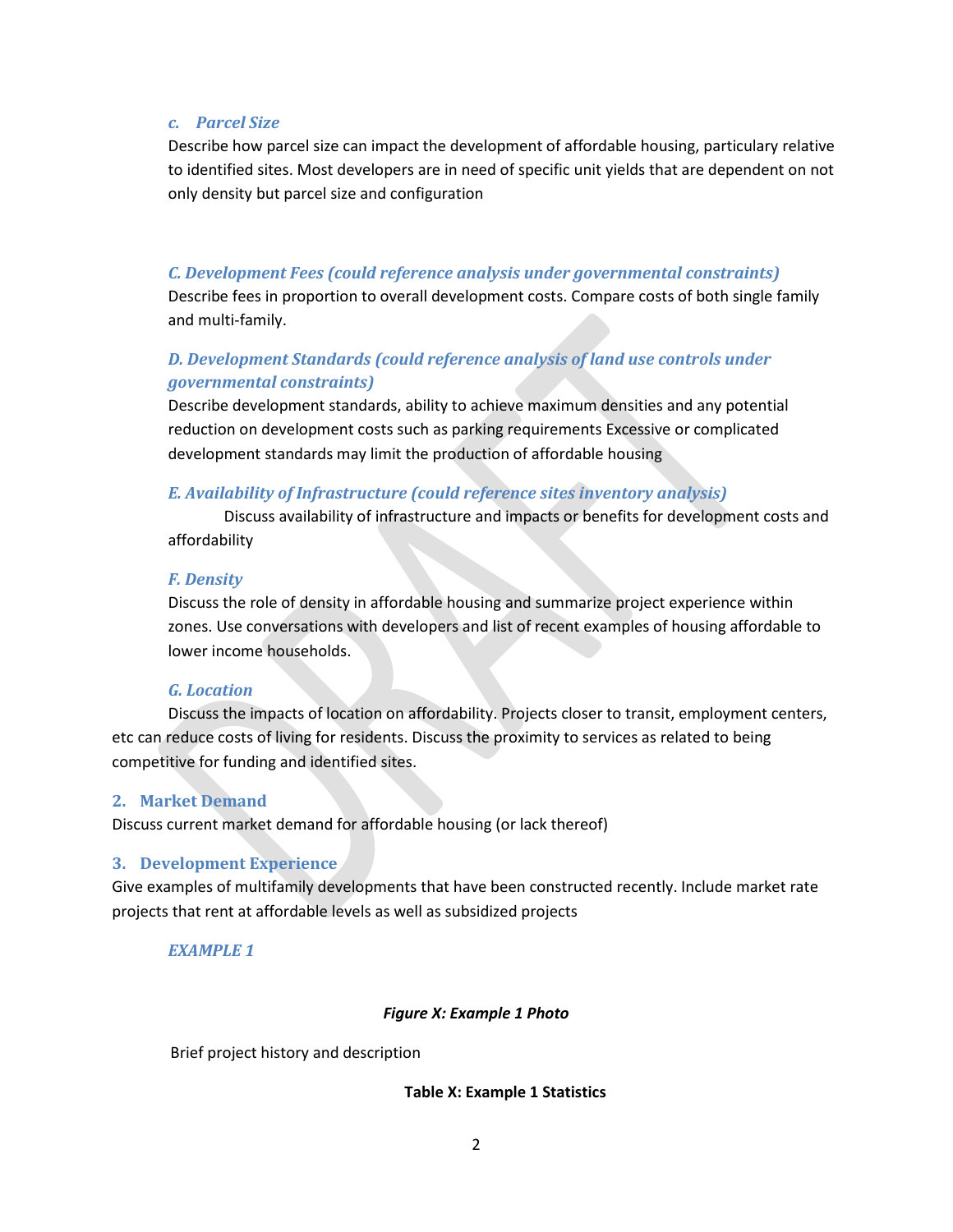|                                    | <b>General Plan:</b>   | Medium          |                            |
|------------------------------------|------------------------|-----------------|----------------------------|
|                                    |                        | Residential     |                            |
|                                    | Zoning:                | R <sub>20</sub> |                            |
|                                    | Acres:                 | 5 AC            |                            |
|                                    | <b>Total Units:</b>    | 80              |                            |
|                                    | Year Built             |                 |                            |
|                                    | % of Max Density:      | 55%             |                            |
|                                    | <b>Actual Density:</b> | 12 DU/AC        |                            |
|                                    | <b>Median Market</b>   | \$166,000       |                            |
|                                    | Price (2012)*:         |                 |                            |
| * For models sold in 2012 (through | Affordability Level    |                 | June 2012). Source- RedFin |
|                                    |                        |                 |                            |

*Example2* 

#### *Figure X: Example 2 photo*

Brief Description of Project History. Project includes density bonus, rezone, etc.?

| Table A. Example 2 Statistics |                   |  |  |  |  |  |  |  |
|-------------------------------|-------------------|--|--|--|--|--|--|--|
| General Plan:                 | Commercial/Medium |  |  |  |  |  |  |  |
|                               | Residential       |  |  |  |  |  |  |  |
| Zoning:                       | GC/R10            |  |  |  |  |  |  |  |
| Acres:                        | 5.32              |  |  |  |  |  |  |  |
| <b>Total Units:</b>           | 116               |  |  |  |  |  |  |  |
| Year Built                    |                   |  |  |  |  |  |  |  |
| % of Max Density:             | 125%              |  |  |  |  |  |  |  |
| <b>Actual Density:</b>        | 22 DU/AC          |  |  |  |  |  |  |  |
| Current Rent (2012)*          |                   |  |  |  |  |  |  |  |
| 1-Bed                         | \$650             |  |  |  |  |  |  |  |
| 2-Bed                         | \$1,050           |  |  |  |  |  |  |  |
| Affordability Level           |                   |  |  |  |  |  |  |  |

## **Table X: Example 2 Statistics**

\* Includes water, sewer, trash

## **4. Market Rate for Rent (could reference housing needs section)**

Describe the current mix of rental housing stock (e.g., studio, 2 bedroom, etc). Describe the overall affordability of the existing new rental housing stock. Describe if current rents are affordable to low/very low income households.

## **Table X: Affordable Rent Prices**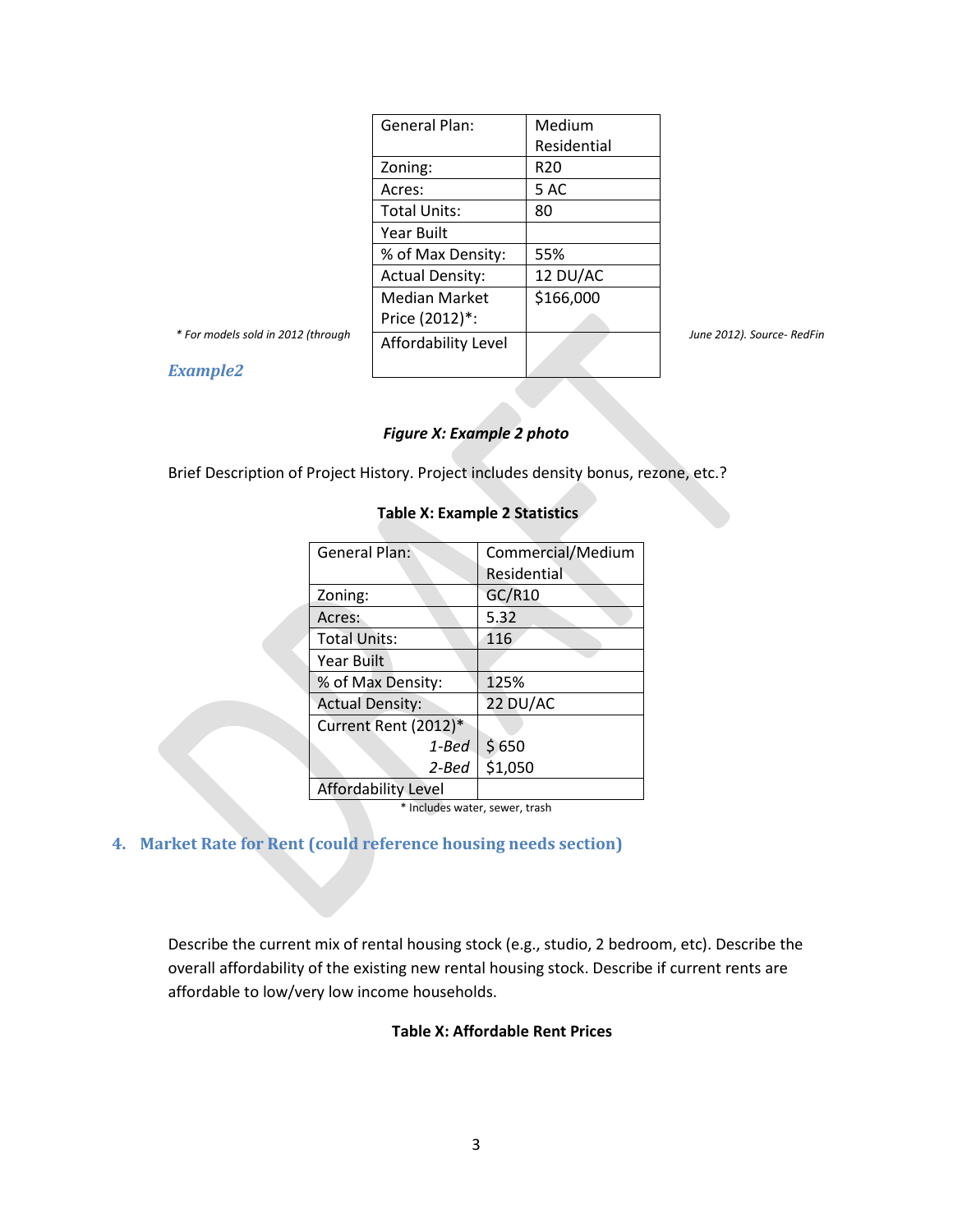| <b>Household</b><br><b>Size</b> | <b>Bedroom</b><br>Type | <b>Max Gross Rent</b><br><b>Affordability for Very</b><br>Low Income (1) |       | <b>Max Gross Rent</b><br><b>Affordability for Low</b><br>Income (1) |       | <b>Gross Market</b><br><b>Rent Range</b> | <b>Market Average</b><br><b>Rent (3)</b> |       |
|---------------------------------|------------------------|--------------------------------------------------------------------------|-------|---------------------------------------------------------------------|-------|------------------------------------------|------------------------------------------|-------|
|                                 | Studio                 |                                                                          | 656   |                                                                     | 1,056 | \$655-826                                |                                          | 766   |
| 2                               | 1/1                    |                                                                          | 777   |                                                                     | 1,227 | \$772-1082                               |                                          | 925   |
| 3                               | 2/1                    |                                                                          | 860   |                                                                     | 1,353 | \$828-1433                               |                                          | 1,037 |
|                                 | 2/2                    |                                                                          | 953   |                                                                     | 1,503 | \$828-1433                               |                                          | 1,139 |
| 5                               | 3/2                    |                                                                          | 1,028 |                                                                     | 1,628 | \$1073-1653                              |                                          | 1,405 |
| 6                               | 3/2                    |                                                                          | 1,405 |                                                                     | 1,628 | \$1073-1654                              |                                          | 1,405 |

(1) Based on HUD Income Limits, 2012 and SHRA Allowance for Tenant Paid Utilities (Electric) and services

(2) Apartment Survey 2012

(3) Real Facts,August 2012

## **5. Corridors and Transit Accessibility**

Discuss the role of accessibility to transit and corridors in producing affordable housing. Discuss any existing policies that promote development along these corridors. Discuss consistency with SACOG MTP/SCS, including appropriate densities. Does the City's Zoning Code, General Plan, etc promote mixed use/higher density residential uses along these transit corridors?

## **Figure X: SACOG MTP/SCS Map**

## **6. Affordable Housing Incentives**

Discuss any affordable housing incentives the City offers to developers. Density Bonuses, Deferred Fees, etc.